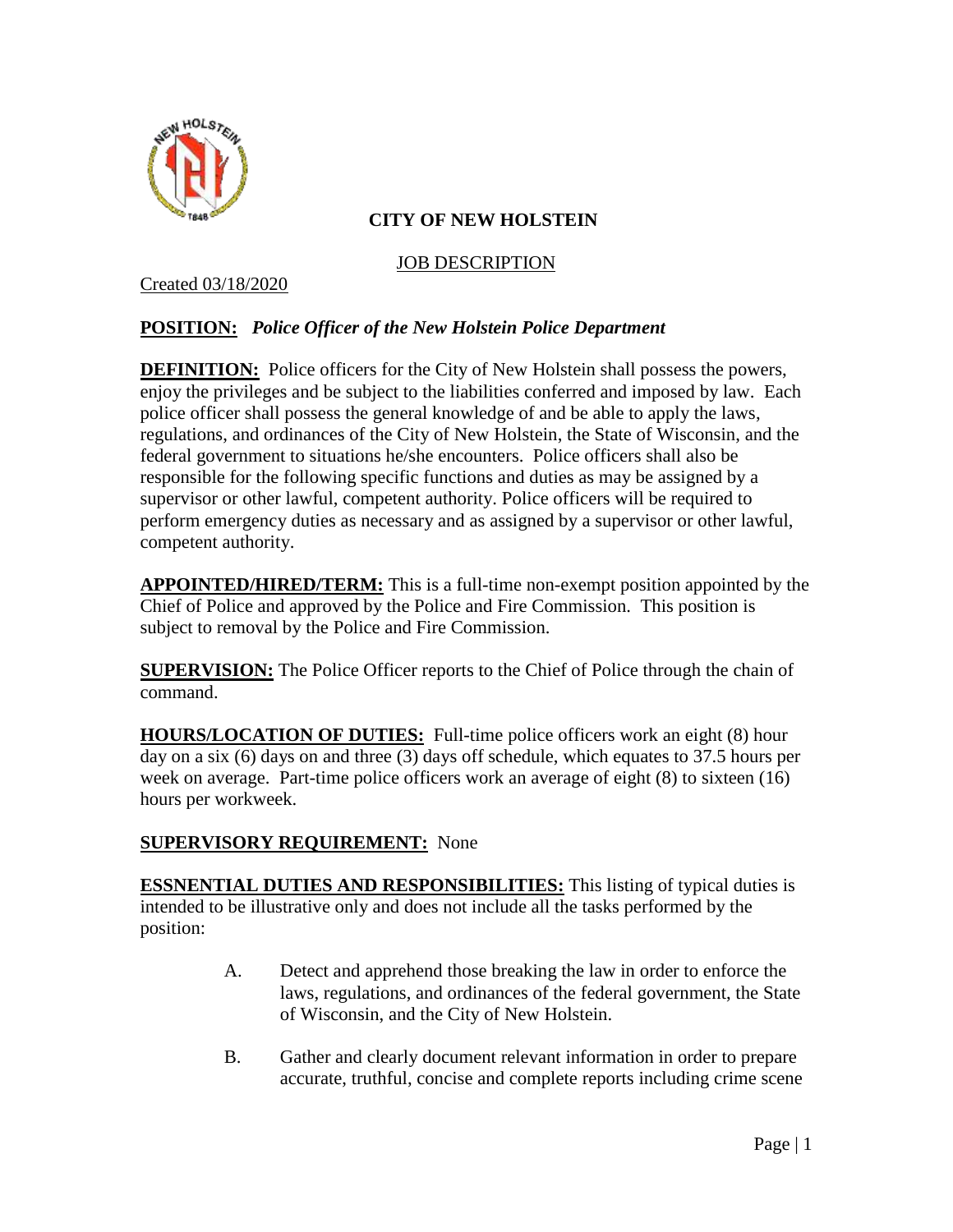sketches for criminal investigations and other police activity requiring the completion of reports.

- C. Conduct thorough ordinance and criminal investigations, including the gathering of information required to obtain arrest and/or search warrants.
- D. Identify, photograph, collect, package and preserve all evidence and substances found at crime scenes, crash scenes, or any other scene.
- E. Prepare accurate, truthful, and complete investigation reports legibly, using appropriate grammar, and submit those reports in a timely manner.
- F. Gather information for criminal and ordinance investigations in a timely manner by interviewing and obtaining statements from victims, suspects, witnesses and other confidential sources.
- G. Conduct video, visual and audio surveillance for extended periods of time.
- H. Exercise independent judgment in determining when there is reasonable suspicion to detain and when there is probable cause to search or arrest.
- I. Perform searches of people, buildings, vehicles and large outdoor areas when required to locate and obtain evidence of possible criminal activity or violations of ordinance.
- J. Respond to domestic disputes, identify the predominant aggressor, make an arrest when appropriate or required in order to enforce domestic abuse laws and insure the safety of victims and others involved.
- K. Read and comprehend legal and non-legal documents, including the preparation and processing of documents such as citations, subpoenas, restraining orders, affidavits, criminal complaints, arrest and search warrants.
- L. Conduct traffic investigations related to crash scene and traffic complaint locations, issue citations and make arrests when needed.
- M. Maintains the ability to and does lawfully operate motor vehicles, including law enforcement vehicles, under normal and exigent circumstances.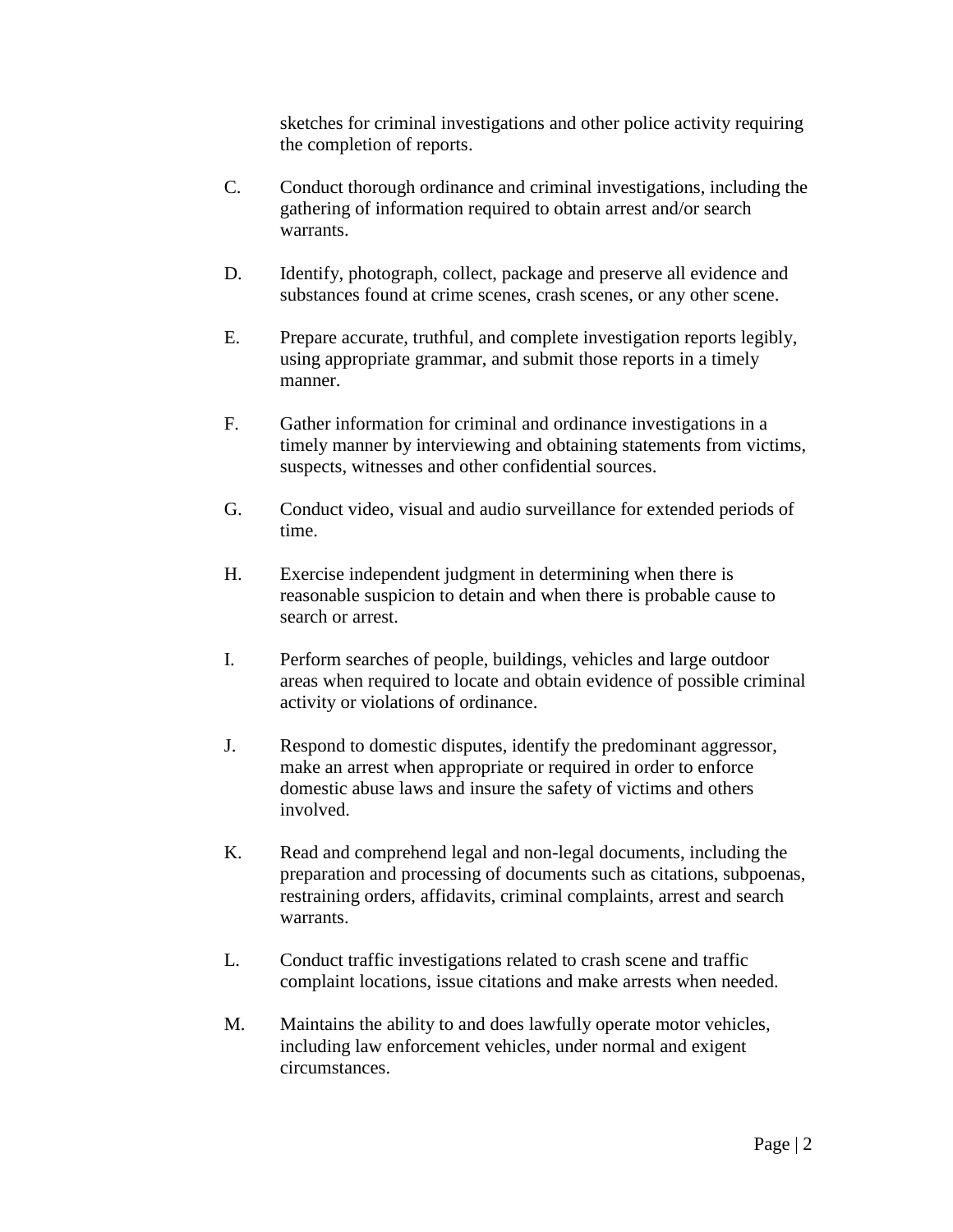- N. Maintains the ability to engage in bike and foot patrol when appropriate and necessary under normal and exigent circumstances.
- O. Search, frisk and process arrested persons, prisoners and/or mental health patients or subjects using handcuffs and other appropriate restraints.
- P. Effect and arrest subjects, with appropriate and necessary force, using handcuffs and other restraints.
- Q. Transport and assist with preliminary processing of arrested suspects to include taking their photographs and obtaining legible fingerprint impressions.
- R. Keeps abreast of new developments in legislative and court rulings affecting department procedures and accepted practices, including civil process laws and department procedures and accepted practices for timely service.
- S. Communicate professionally and effectively at all times and when communicating (verbal or written) with other officers, members of the public, juveniles, suspects and others who are in need of assistance.
- T. Conduct school, civic and other community presentations as assigned and in a professional manner that insures the public is educated on the specific law or public safety crime prevention issue.
- U. Remain calm and professional when enduring verbal and/or mental abuse or criticism by a person, witness, suspect, prisoner or in an antagonistic environment.
- V. Render first aid and/or CPR and AED service in emergency medical situations.
- W. Perform rescue functions and assist in emergency response operations at traffic crash scenes and other major emergency incidents that may require carrying or moving people away or evacuating them from dangerous situations in or near particular areas.
- X. Operate a law enforcement vehicle during day and nighttime hours in a safe and controlled manner that ensures the safety of the officer and those people who are on or near the roadway during normal and emergency driving situations while taking into consideration any unsafe road or weather conditions. This includes situations involving fleeing suspects that require pursuit under department policy.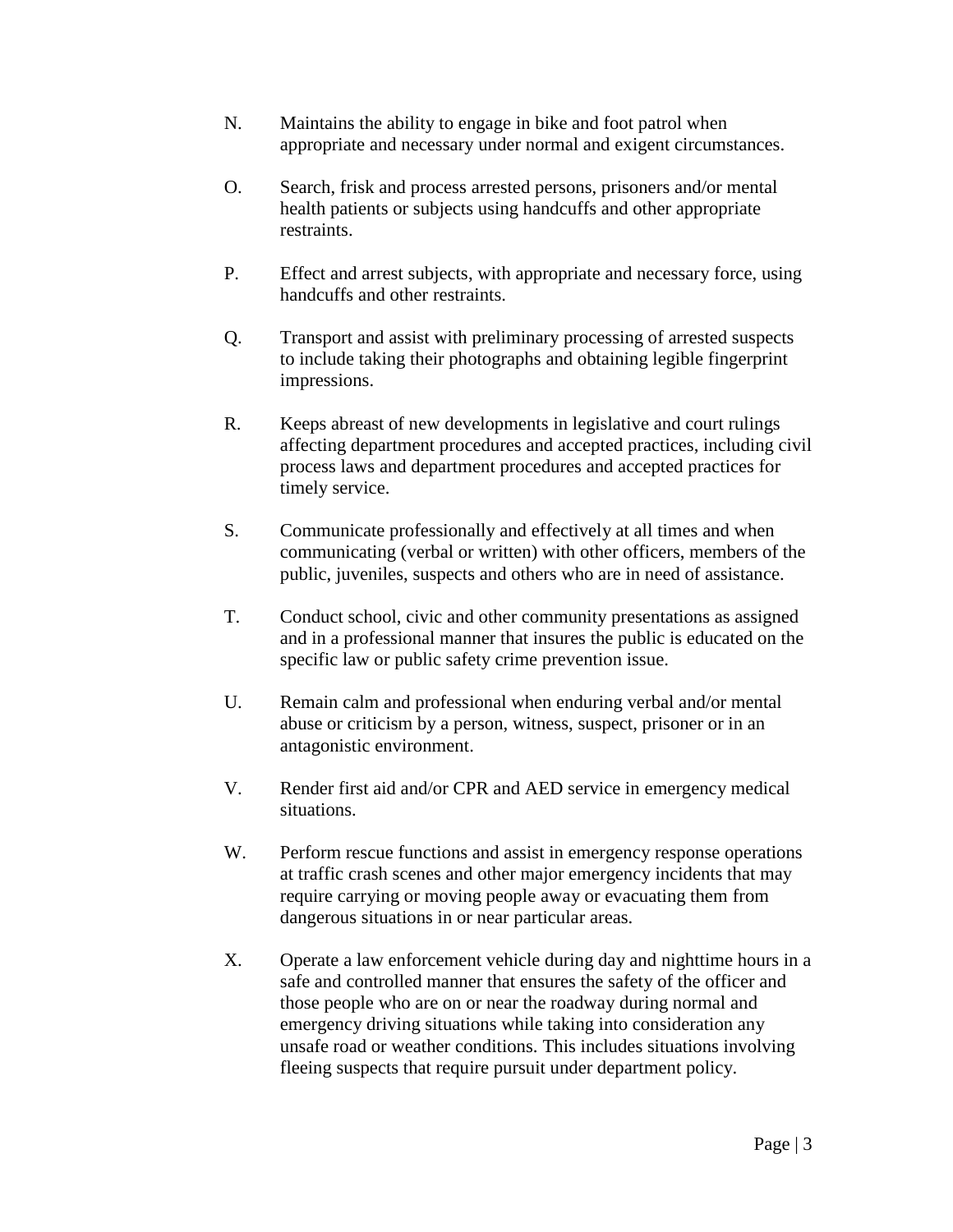- Y. Maintains the ability to and does lawfully carry, load, unload, and discharge a department issued firearm (handgun, shotgun, rifle) in accordance with department policy.
- Z. Provides truthful, complete, and accurate written and verbal communications.
- AA. Maintains the predictable and unencumbered ability to competently and credibly testify in court.
- BB. Maintains the predictable and unencumbered ability to seize, submit, and testify as to evidence and to serve as a dependable link in the chain of custody.
- CC. Maintains the reliable and predictable ability to issue citations, subpoenas, and warrants, to swear under oath, and to obtain warrants.
- DD. Maintains prompt, predictable, and regular physical attendance.
- EE. Maintains the ability to lawfully perform all duties required of the position at all times.
- FF. Perform all other tasks as assigned by the Chief of Police or through the chain of command.

**REQUIREMENTS:** The position requires the individual to perform each essential duty and responsibility satisfactory. The requirements listed are representative of the knowledge required. Reasonable accommodations may be made to enable qualified individuals with disabilities to perform the essential functions. Position requires:

- A. Ability to understand and follow directives necessary to accomplish law enforcement objectives.
- B. Ability to read and write effectively, accurately, completely, and truthfully in order to prepare and explain reports, forms, bonds, and associated documents. This includes the ability to read and write in English.
- C. Advanced knowledge in the field of law enforcement, the law, departmental policy, procedure, rules, and regulations.
- D. Advanced knowledge of patrol and investigative techniques, and emergency response procedures.
- E. Ability to read, analyze, and interpret complex documents.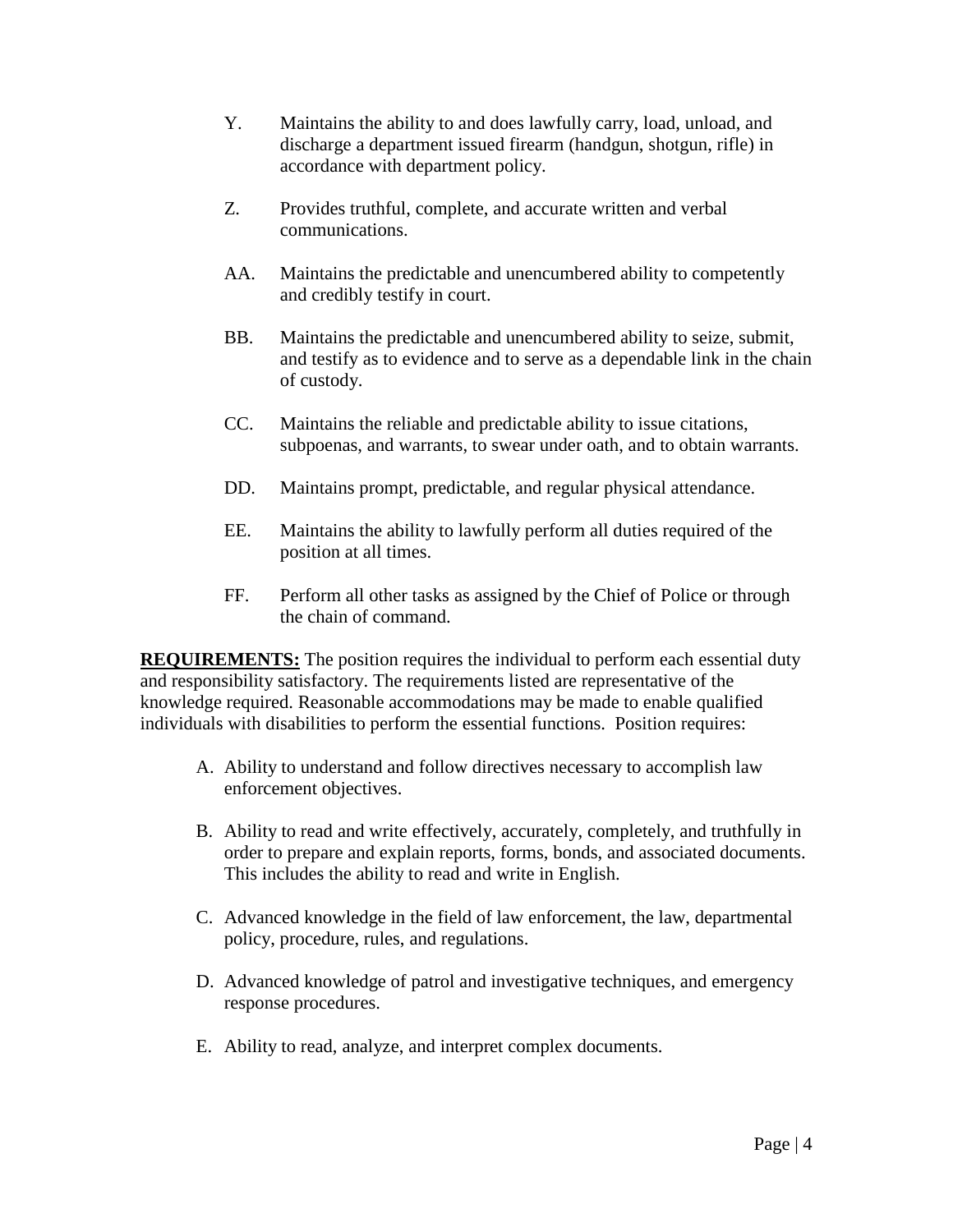- F. Ability to engage in basic mathematic computations to measure distance and/or speed.
- G. Ability to respond effectively to sensitive inquires or complaints.
- H. Ability to testify credibly and thoroughly without impediment.
- I. Ability to lawfully operate a motor vehicle, including law enforcement vehicles.
- J. Ability to lawfully perform the essential functions of the job.

# **ADVANCED KNOWLEDGE, SKILLS, AND ABILITIES:**

- A. Ability to understand and follow directions in order to apply a general knowledge of state and city laws and ordinances and to follow proper procedures for detecting and apprehending suspected criminals.
- B. Ability to properly assess a situation in order to take appropriate action and keep a mental memory of events to put into a report.
- C. Ability to effectively communicate with people in high stress situations such as domestic disputes, investigations and accidents.
- D. Ability to communicate effectively, professionally, truthfully, accurately, and completely both orally and in writing.
- E. Ability to estimate speeds, distances and time, perform mileage calculations and any other incident related measurements.
- F. Ability to communicate in a courteous, professional manner when assisting the public, other agencies and fellow officers.
- G. Ability to operate office equipment, including telephone, writing equipment, typewriter and/or keyboard, computer terminal, calculator, copy machine, fax machine, Varda Alarm System, closed circuit camera equipment, photography equipment, and emergency warning equipment.
- H. Ability to operate technical equipment, such as camera, measuring devices, radar, mobile video camera, digital recorder, police radio, and internal squad computers.
- I. Ability to lawfully operate vehicles, including patrol cars.
- J. Ability to effectively and appropriately utilize law enforcement equipment including firearms and other assigned weapons, fingerprinting equipment,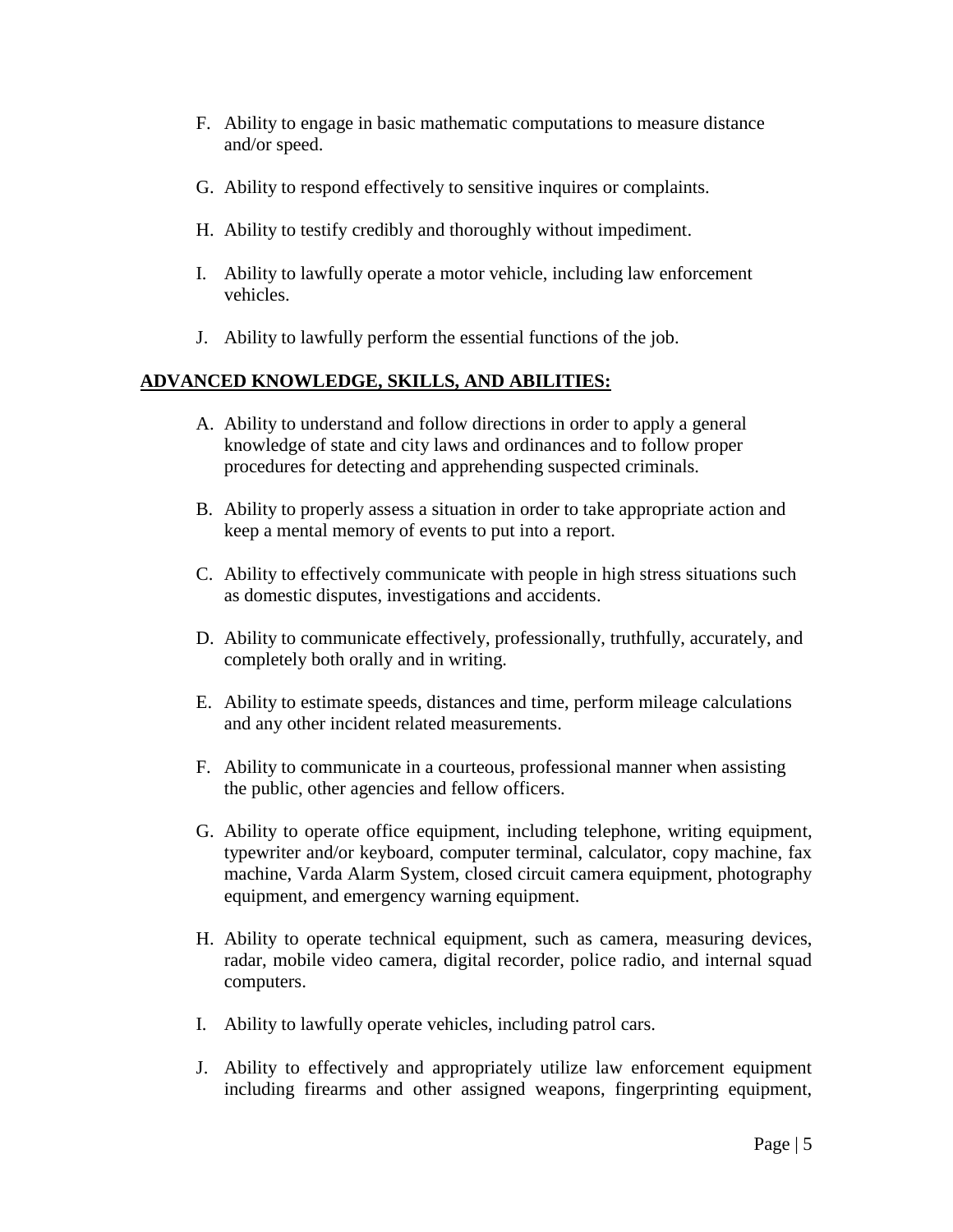O.C. Gas, baton, flashlight, handcuffs, other restraints, portable and fixed system radios and other equipment.

- K. Ability to effectively utilize medical equipment including first aid kit, CPR protective equipment and defibrillator.
- L. Ability to effectively utilize protective equipment including bullet resistant vests, helmets and blood borne pathogen kits.
- M. Ability to effectively and appropriately employ law enforcement techniques, including but not limited to appropriate use of force, apprehending suspects, and interrogation techniques.
- N. Ability to communicate, coordinate, use sound judgment, and react calmly during emergencies.
- O. The applicable federal, state, and local laws, standards and codes.

# **QUALIFICATIONS:**

- A. Minimum of sixty (60) college credits as required by Law Enforcement Standards Board.
- B. Possess Law Enforcement Standards Board certification by the State of Wisconsin and maintain such certification by completing the annual inservice recertification training required by the Law Enforcement Standards Board.
- C. High school diploma or GED equivalent.
- D. Possess and maintain CPR and AED certification in order to provide life saving assistance in emergency situations.
- E. Possess and maintain a valid Wisconsin Motor Vehicle Operator's license or equivalent.
- F. Any additional requirements as established by the Common Council and Police and Fire Commission pursuant to their authority contained in Chapter 62 of the Wisconsin Statutes.
- G. Applicants considered for this position must successfully pass a criminal background check.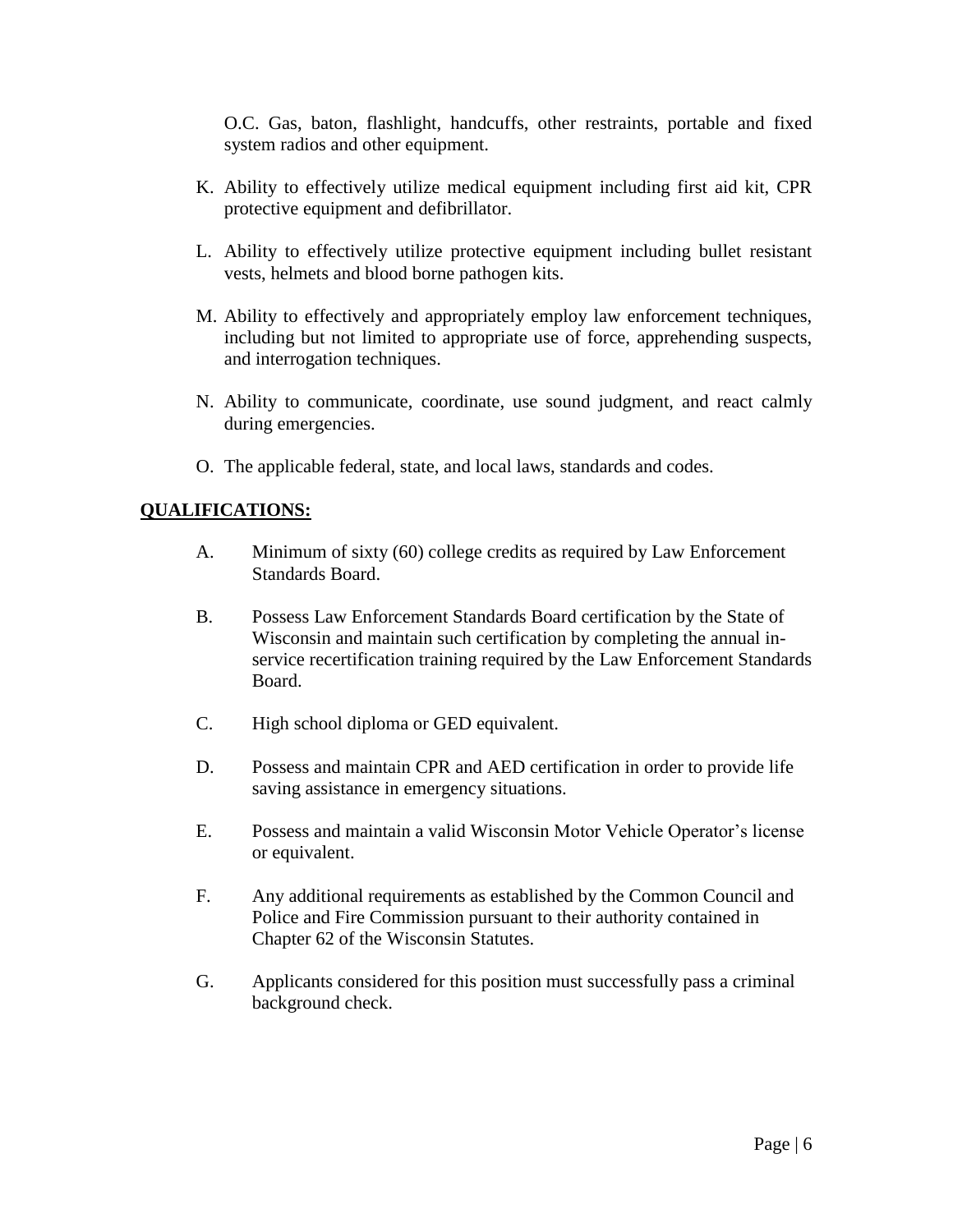### **PHYSICAL DEMANDS:**

The physical demands described here are representative of those that must be met by an employee to successfully perform the essential functions of this job.

- A. Work is performed in a variety of extreme and harsh Wisconsin weather conditions.
- B. Uses appropriate equipment and tools such as firearms, flashlights, bulletproof vests, and medical equipment.
- C. Operates motor vehicles requiring a standard Wisconsin Driver's License and other non-motor vehicles, such as bicycles.
- D. Apprehends subjects, which at times requires running after, restraining, or tackling subjects.
- E. Climbs ladders, steps, fences, etc. when necessary to carry out job duties, such as apprehending a subject.
- F. Moves subjects weighing up to 200 pounds or more for distances of more than 20 feet.
- G. Walks for prolonged periods of time to patrol areas or to evaluate a crime or accident scene.
- H. Swims through various bodies of water to apprehend a subject, obtain evidence, or rescue a citizen.
- I. Stoops, kneels, crouches, and crawls for prolonged periods of time, such as assuming a position of cover behind a vehicle, wall, or building.
- J. Navigates cramped, small spaces to apprehend subjects, investigate crimes, or rescue citizens.
- K. Verbally communicates, such as calls for assistance, general radio communication, face-to-face communication, etc., which requires the ability to talk and hear.
- L. Uses hands to finger, handle, feel, or operate objects, tools, or controls.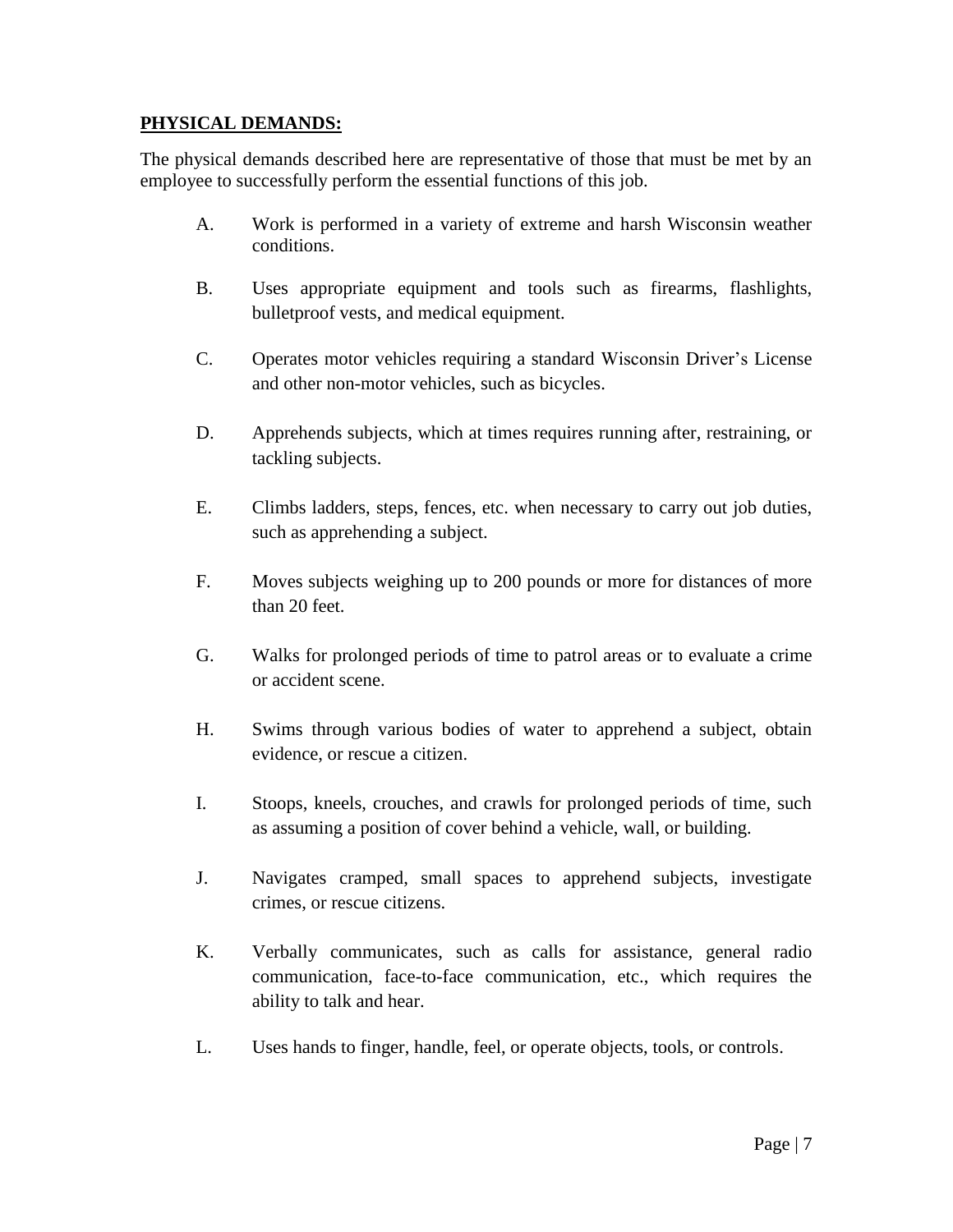bulletproof vest, while performing law enforcement-related tasks in environments that may be immediately dangerous to life.

Reasonable accommodations may be made to enable qualified individuals with disabilities to perform the essential functions.

clothing, hair, skin, or eyes.

**DISCLAIMER:** The job description has been prepared to assist in evaluating various classes of responsibilities, skills, and work conditions. It indicates the kinds of tasks and levels of work difficulty required of the position. It is not intended as complete list of specific duties and responsibilities. Nor is it intended to limit or modify the right of any supervisor to assign, direct, and control the work of employees under supervision. Nothing contained herein is intended or shall be construed to create or constitute a contract and is subject to change by the employer as the needs of the employer and requirements of the job change.

M. Distinguishes colors to identify traffic signal colors, a subject's car,

N. Enters data into a personal computer (PC) or other keyboard device to document crimes, citizen complaints, reports and other documents.

O. Uses appropriate Personal Protection Equipment (PPE), including a

The City of New Holstein is an Equal Opportunity Employer. In compliance with state and federal law, the City will provide reasonable accommodations to qualified individuals with disabilities and encourages both prospective employees and incumbents to discuss potential accommodations with the employer. The work environment characteristics described here are representative of those an employee encounters while performing the essential functions of this job. Reasonable accommodations may be made to enable individuals with disabilities to perform the essential functions.

My signature below is an acknowledgement of my understanding of the purpose of my position.

\_\_\_\_\_\_\_\_\_\_\_\_\_\_\_\_\_\_\_\_\_\_\_\_\_\_\_\_\_\_\_\_\_\_\_\_\_\_\_\_\_\_\_\_\_\_\_\_\_\_\_\_\_\_\_\_\_\_\_\_\_\_\_\_\_\_\_\_\_\_\_\_

\_\_\_\_\_\_\_\_\_\_\_\_\_\_\_\_\_\_\_\_\_\_\_\_\_\_\_\_\_\_\_\_\_\_\_\_\_\_\_\_\_\_\_\_\_\_\_\_\_\_\_\_\_\_\_\_\_\_\_\_\_\_\_\_\_\_\_\_\_\_\_\_

\_\_\_\_\_\_\_\_\_\_\_\_\_\_\_\_\_\_\_\_\_\_\_\_\_\_\_\_\_\_\_\_\_\_\_\_\_\_\_\_\_\_\_\_\_\_\_\_\_\_\_\_\_\_\_\_\_\_\_\_\_\_\_\_\_\_\_\_\_\_\_\_

ACKNOWLEDGED: Employee Signature Date

PRINT: Employee Name

ACKNOWLEDGED: Chief of Police Date Date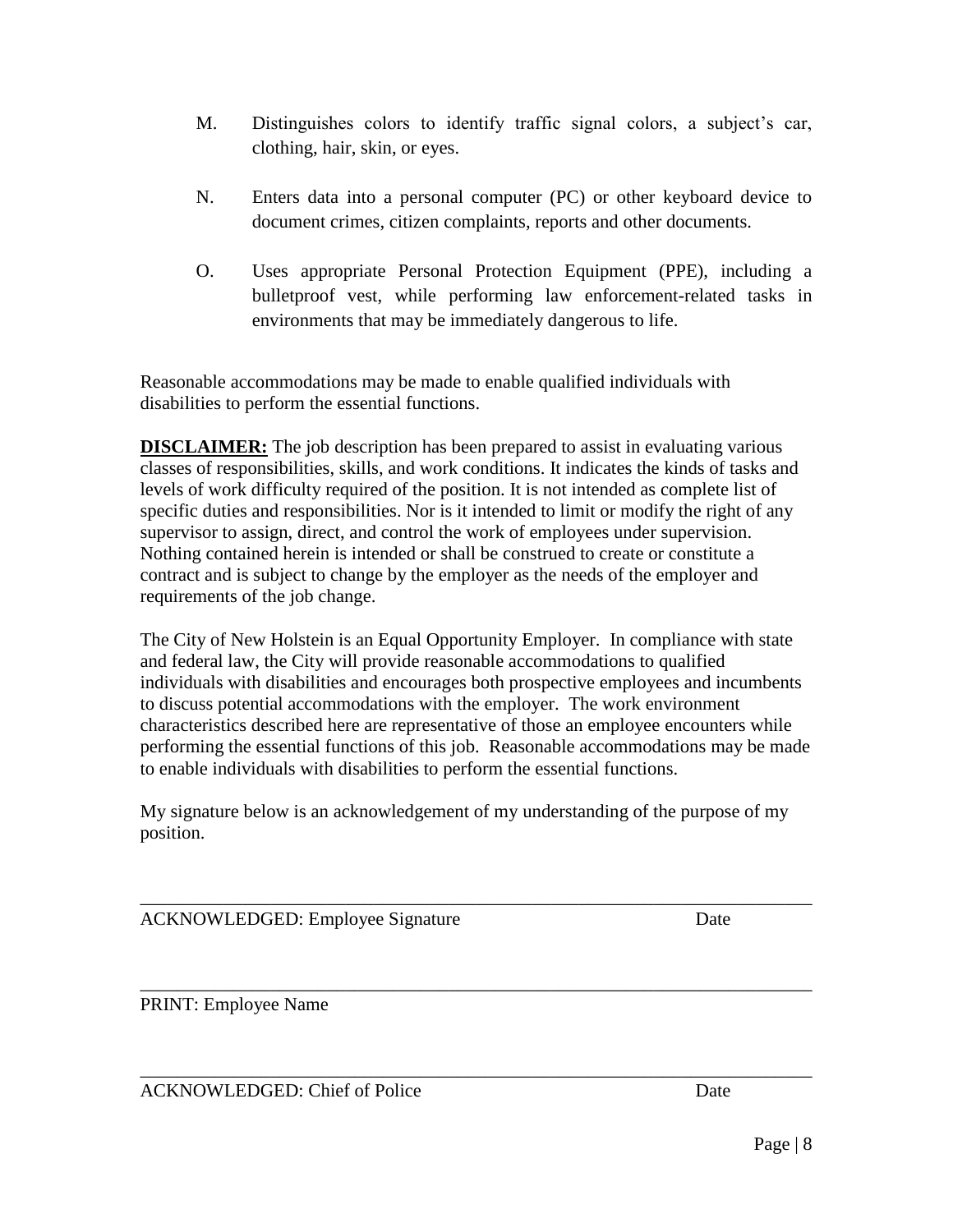# ADDENDUM TO POLICE OFFICER JOB DESCRIPTION: POLICE SCHOOL LIAISON OFFICER ASSIGNMENT DESCRIPTION

**PURPOSE OF ADDENDUM:** This document serves as an addendum to the City of New Holstein Police Department's Police Officer job description for police officers assigned to serve as a Police School Liaison Officer ("PSLO"). All individuals assigned to serve as a PSLO are required to be able to perform the essential duties, functions, and responsibilities of the Police Officer job description. Likewise, all individuals assigned to serve as a PSLO must be able to meet the minimum requirements set forth in the Police Officer job description. Therefore, unless expressly stated otherwise herein, the requirements set forth in this addendum are in addition to (as opposed to in place of) the requirements set forth in the Police Officer job description.

# **ASSIGNMENT:** *Police Officer/Police School Liaison Officer for the New Holstein Police Department*

**DEFINITION:** Police Officers serving in the assignment of Police School Liaison Officer ("PSLO") will be a uniformed or plain-cloths officer of the New Holstein Police Department. The PSLO will operate under the policies and supervision of the New Holstein Police Department, but will also accept guidance, missions and responsibilities as assigned by the school administrator. The PSLO will have major responsibility for the protection of life and property, prevention of delinquency, enforcement of all laws and ordinances, serve as a primary resource person to facilitate school, community and student relationships. The PSLO will work with all youth and youth service agencies involved with the juvenile justice system in carrying out specific juvenile statutory responsibilities.<sup>1</sup>

**APPOINTED/HIRED/TERM:** The PSLO assignment is determined by the Chief of Police and is revocable by the Chief of Police in accordance with the Collective Bargaining Agreement.

**HOURS/LOCATION OF DUTIES:** Police Officers serving in the assignment of PSLO work an eight (8) hour day on a five (5) days on and two (2) days off schedule, 37.5 hours per week.

These hours may be flexible on a daily basis. This is consistent with other officers who work a six days on and a three days off schedule.

 $\overline{a}$ 

<sup>&</sup>lt;sup>1</sup> This information is in place of the "Definition" section contained within the Police Officer job description while the PSLO is serving in the capacity of PSLO and not assisting the Department in the capacity of Police Officer.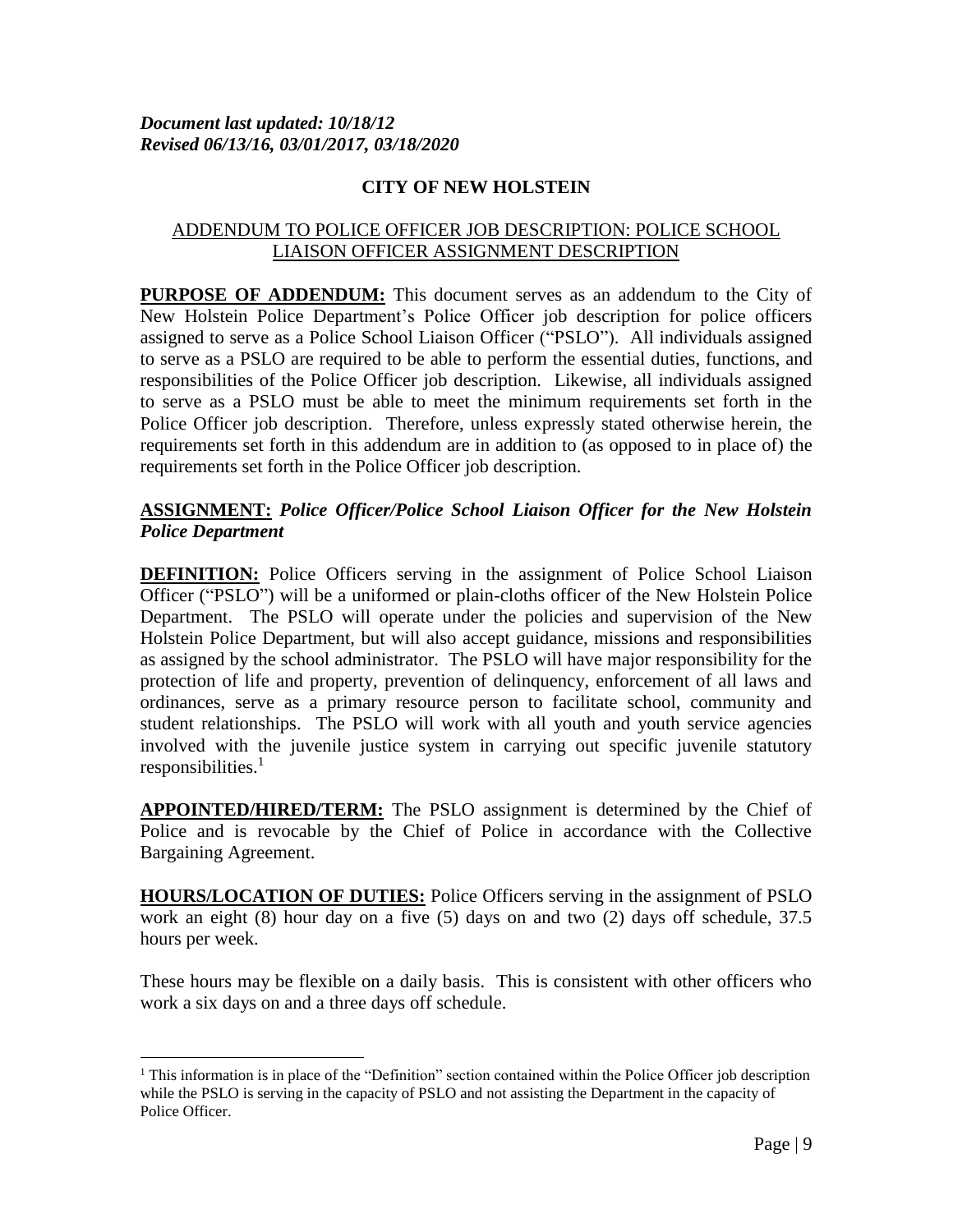The PSLO is required to check in at the Police Department on a daily basis prior to arriving at the schools to keep current and consistent with the activities going on within the Department. He/she will call into the Department if using sick leave.

Any time that school is not scheduled or is cancelled, the PSLO must report in uniform to the Chief or Captain and complete a shift in the capacity of Police Officer.

The PSLO's mandatory training may be scheduled any time during the school academic year and the officer may be called upon at any time to assist the daytime officer.

When school is not in session, (summer months), the PSLO will work his/her normal preferred Police Officer shift by seniority.<sup>2</sup>

**SUPERVISION:** The PSLO reports to the Chief of Police; however, the PSLO is subject to extended supervision of the school administrator or his/her designee.<sup>3</sup>

**ESSENTIAL DUTIES AND RESPONSIBILITES:** In addition to the essential duties and responsibilities listed in the Police Officer Job description, the following constitutes a listing of typical duties the PSLO must also be capable of performing satisfactorily. This listing of typical duties is intended to be illustrative only and does not include all the tasks performed within the PSLO assignment:

- A. Must possess thorough knowledge of and keep abreast of the principles and practices of modern police investigation and juvenile investigation methods.
- B. Must possess thorough knowledge of and keep abreast of the standards by which police and juvenile services are evaluated and the use of police records and their application to juvenile investigations and future prevention planning efforts.
- C. Must possess thorough knowledge of the function of federal, state and local laws as they relate to police and juvenile investigations.
- D. Must possess thorough knowledge of the educational system and the Police School Liaison Officer program.
- E. Responsible for preparing and presenting effective, complete, accurate, thorough, and truthful oral and written information, materials and reports related to juveniles and juvenile investigations.
- F. Responsible for establishing and maintaining effective communication and harmonious working relationships with students, school administration and staff.

 $\overline{a}$ 

<sup>2</sup> This information is in place of the "Hours/Location of Duties" section contained within the Police Officer job description while the PSLO is serving the assignment of PSLO.

<sup>&</sup>lt;sup>3</sup> This information is in place of the "Supervision" section contained within the Police Officer job description while the PSLO is serving the assignment of PSLO.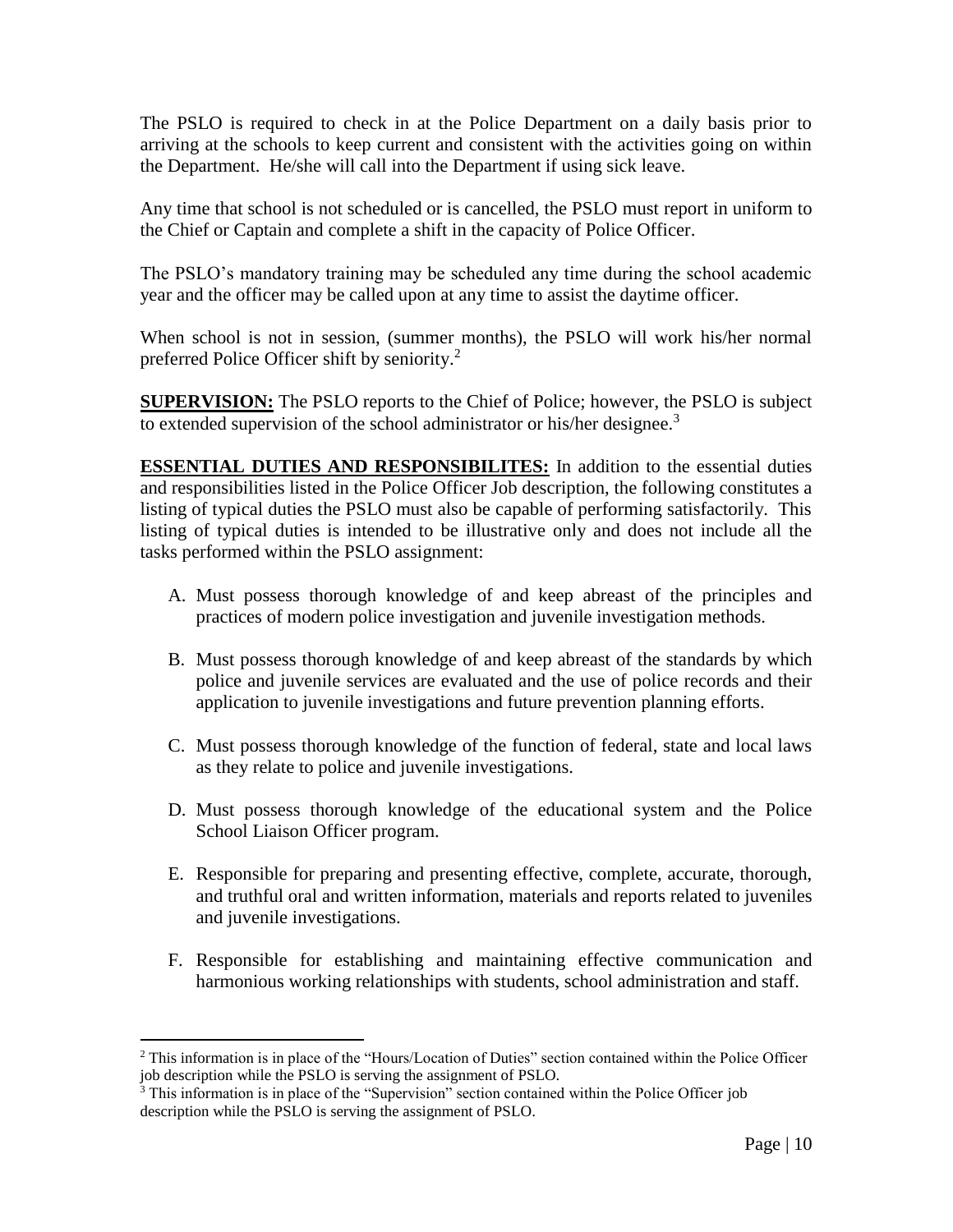- G. Responsible for assisting school staff with school safety programming, emergency and disturbance planning, coordination of services with other emergency service personnel and agencies (EMS, fire, emergency management).
- H. Responsible for serving as the primary law enforcement contact and resource person for protective services regarding children.
- I. Responsible for acting as a liaison officer with youth service agencies and other youth groups within the city and county who provide direction, guidance and help to the youth with any problems they may have.
- J. Responsible for taking part in school functions and community activities to become acquainted with parents and community members and to assist in the social and cultural development of students.
- K. Responsible for obtaining information and observe conditions that may adversely affect the welfare of children and report those conditions and situations to the school administration, counselors or social workers and assist them in making the appropriate referrals to youth service agencies.
- L. Responsible for making regular patrols of the school grounds, checking parking areas for suspicious people or vehicles, observing infractions of safety rules or traffic violations in parking areas and on main routes leading to and from school property.
- M. Responsible for handling or coordinating security at school functions and other school activity, as requested.
- N. Responsible for assisting with the development and presentation of appropriate school programs for grades 4K through 12, as requested by school administration.
- O. Responsible for Assisting the school principal with school specific truancy prevention and enforcement efforts, reporting and referring all truancy violations to the Municipal Court in a timely manner, assisting and referring parents of truant students to the appropriate youth service agency that is best able to assist the parent in dealing with truancy matters.
- P. Whenever possible, act as the primary police officer investigating suspected child abuse/neglect involving school children, conduct preliminary and follow-up investigations to alleged violations on school grounds, collect physical evidence, take photographs, interview student witnesses, suspects, and victims concerning activities that occur on school property or within school buildings. Responsible for providing information and referrals to the appropriate Department of Human Services as needed.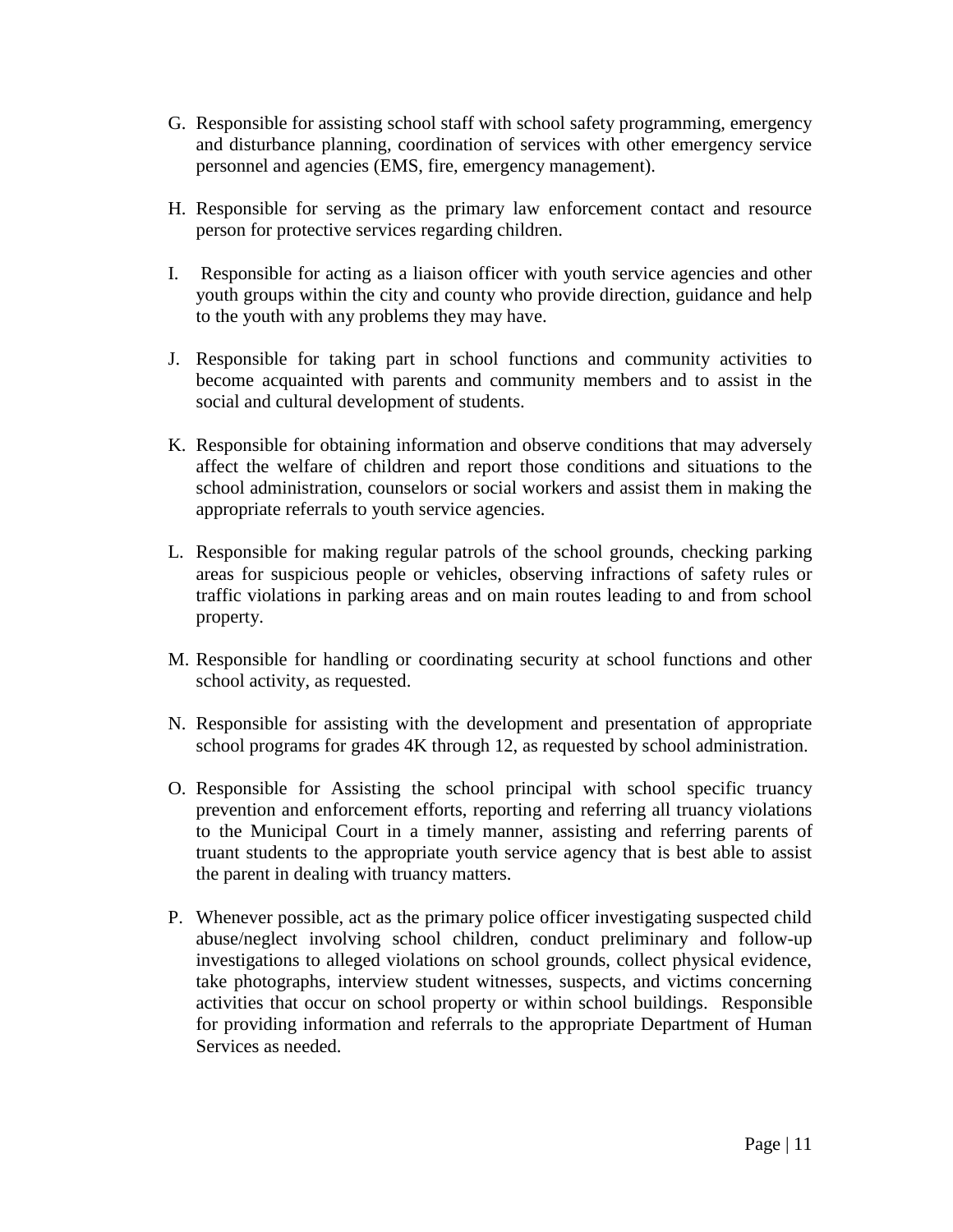- Q. Responsible for assisting the school administration with school building specific emergency and disturbance planning to insure the safety of students, staff and those visiting or attending activities hosted on school property.
- R. Responsible for providing direct assistance and be present when conducting emergency drills or practice sessions with other city or county emergency service agency.

**ADVANCED KNOWLEDGE, SKILLS, AND ABILITIES:** In addition to the requirements set forth in the Police Officer job description, the PSLO must be able to effectively utilize all equipment requested by the school administrator.

**DISCLAIMER:** The job description has been prepared to assist in evaluating various classes of responsibilities, skills, and work conditions. It indicates the kinds of tasks and levels of work difficulty required of the assignment. It is not intended as complete list of specific duties and responsibilities. Nor is it intended to limit or modify the right of any supervisor to assign, direct, and control the work of employees under supervision. Nothing contained herein is intended or shall be construed to create or constitute a contract and is subject to change by the employer as the needs of the employer and requirements of the job change.

The City of New Holstein is an Equal Opportunity Employer. In compliance with state and federal law, the City will provide reasonable accommodations to qualified individuals with disabilities and encourages both prospective employees and incumbents to discuss potential accommodations with the employer. The work environment characteristics described here are representative of those an employee encounters while performing the essential functions of this job. Reasonable accommodations may be made to enable individuals with disabilities to perform the essential functions.

My signature below is an acknowledgement of my understanding of the purpose of my assignment.

\_\_\_\_\_\_\_\_\_\_\_\_\_\_\_\_\_\_\_\_\_\_\_\_\_\_\_\_\_\_\_\_\_\_\_\_\_\_\_\_\_\_\_\_\_\_\_\_\_\_\_\_\_\_\_\_\_\_\_\_\_\_\_\_\_\_\_\_\_\_\_\_

\_\_\_\_\_\_\_\_\_\_\_\_\_\_\_\_\_\_\_\_\_\_\_\_\_\_\_\_\_\_\_\_\_\_\_\_\_\_\_\_\_\_\_\_\_\_\_\_\_\_\_\_\_\_\_\_\_\_\_\_\_\_\_\_\_\_\_\_\_\_\_\_

ACKNOWLEDGED: Employee Signature Date

PRINT: Employee Name

\_\_\_\_\_\_\_\_\_\_\_\_\_\_\_\_\_\_\_\_\_\_\_\_\_\_\_\_\_\_\_\_\_\_\_\_\_\_\_\_\_\_\_\_\_\_\_\_\_\_\_\_\_\_\_\_\_\_\_\_\_\_\_\_\_\_\_\_\_\_\_\_ ACKNOWLEDGED: Chief of Police Date Date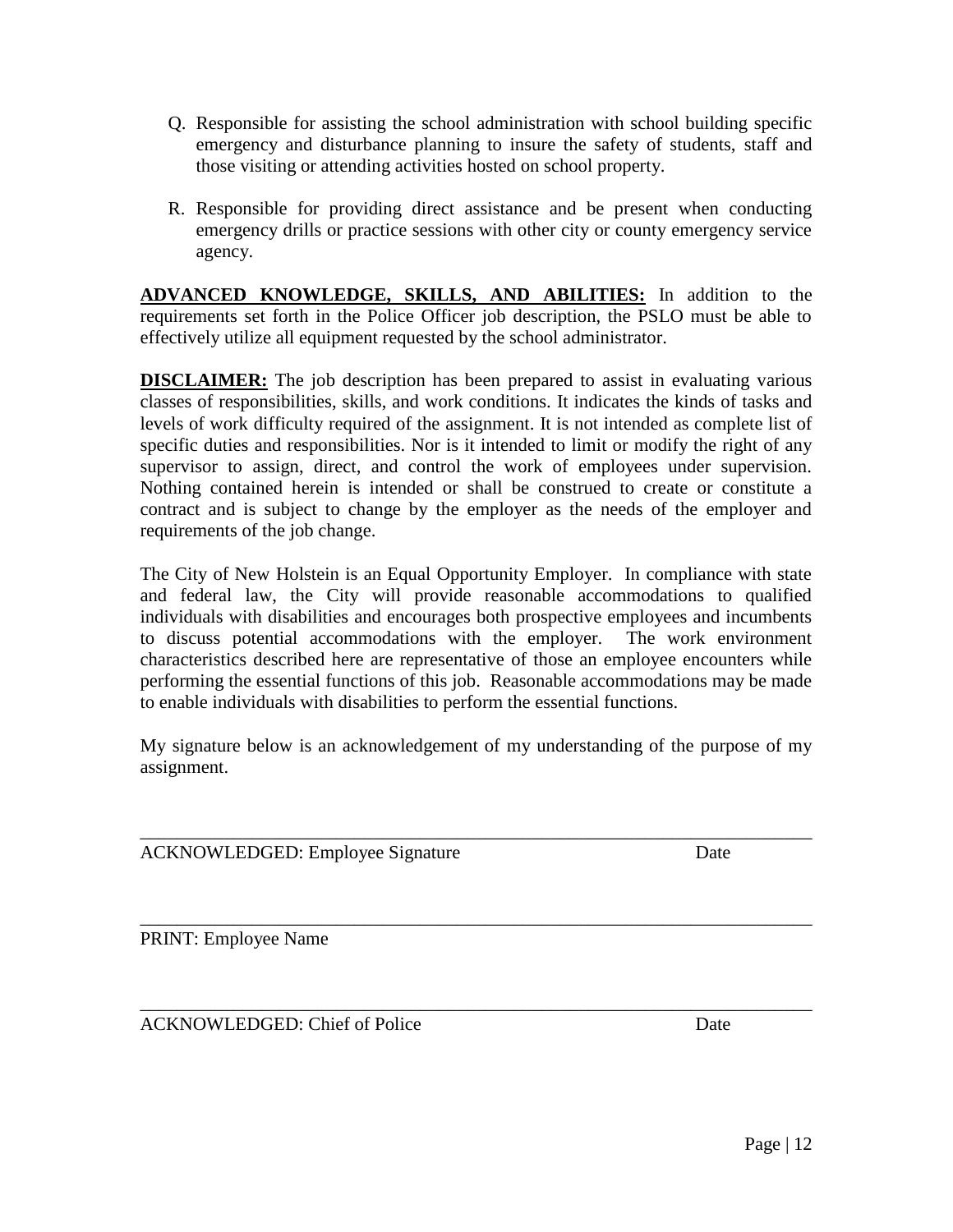# ADDENDUM TO POLICE OFFICER JOB DESCRIPTION: DRUG TASK FORCE OFFICER ASSIGNMENT DESCRIPTION

**PURPOSE OF ADDENDUM:** This document serves as an addendum to the City of New Holstein Police Department's Police Officer job description for police officers assigned to serve as a Drug Task Force Officer. All individuals assigned to serve as a Drug Task Force Officer are required to be able to perform the essential duties, functions, and responsibilities of the Police Officer job description. Likewise, all individuals assigned to serve as a Drug Task Force Officer must be able to meet the minimum requirements set forth in the Police Officer job description. Therefore, unless expressly stated otherwise herein, the requirements set forth in this addendum are in addition to (as opposed to in place of) the requirements set forth in the Police Officer job description.

#### **ASSIGNMENT:** *Drug Task Force Officer for the New Holstein Police Department*

**DEFINITION:** Police Officer serving in the Drug Task Force Officer assignment for the City of New Holstein shall possess the powers, enjoy the privileges and be subject to the liabilities conferred and imposed by law. Each Drug Task Force Officer shall possess the general knowledge of and be able to apply the laws and ordinances of the City of New Holstein, the State of Wisconsin, and the federal government as stated in the Police Officer job description. The Drug Enforcement Officer assignment is generally expected to be assigned twenty percent drug enforcement and prevention duties and eighty percent general police officer duties; however, these percentages vary from month to month. This job assignment will require the officer to work at times in uniform and in plain clothes, depending on the assigned duty.

**APPOINTED/HIRED/TERM:** The Drug Task Force Officer assignment is determined by the Chief of Police and is revocable by the Chief of Police at his/her discretion.

**HOURS/LOCATION OF DUTIES:** This assignment works the same hours as those set forth in the Police Officer job description; however, officers serving in the Drug Enforcement Officer assignment are expected to be assigned twenty percent drug enforcement and prevention duties and eighty percent general police officer duties.

**SUPERVISION:** The Drug Task Force Officer reports to the Chief of Police; however, the Drug Task Force Officer is subject to extended supervision of the Calumet County Drug Task Force Unit investigators. 4

**ESSENTIAL DUTIES AND RESPONSIBILITES:** In addition to the essential duties and responsibilities listed in the Police Officer Job description, the following constitutes a listing of typical duties the Drug Task Force Officer must also be capable of performing

 $\overline{a}$ 

<sup>4</sup> This information is in place of the "Supervision" section contained within the Police Officer job description while the PSLO is serving the assignment of PSLO.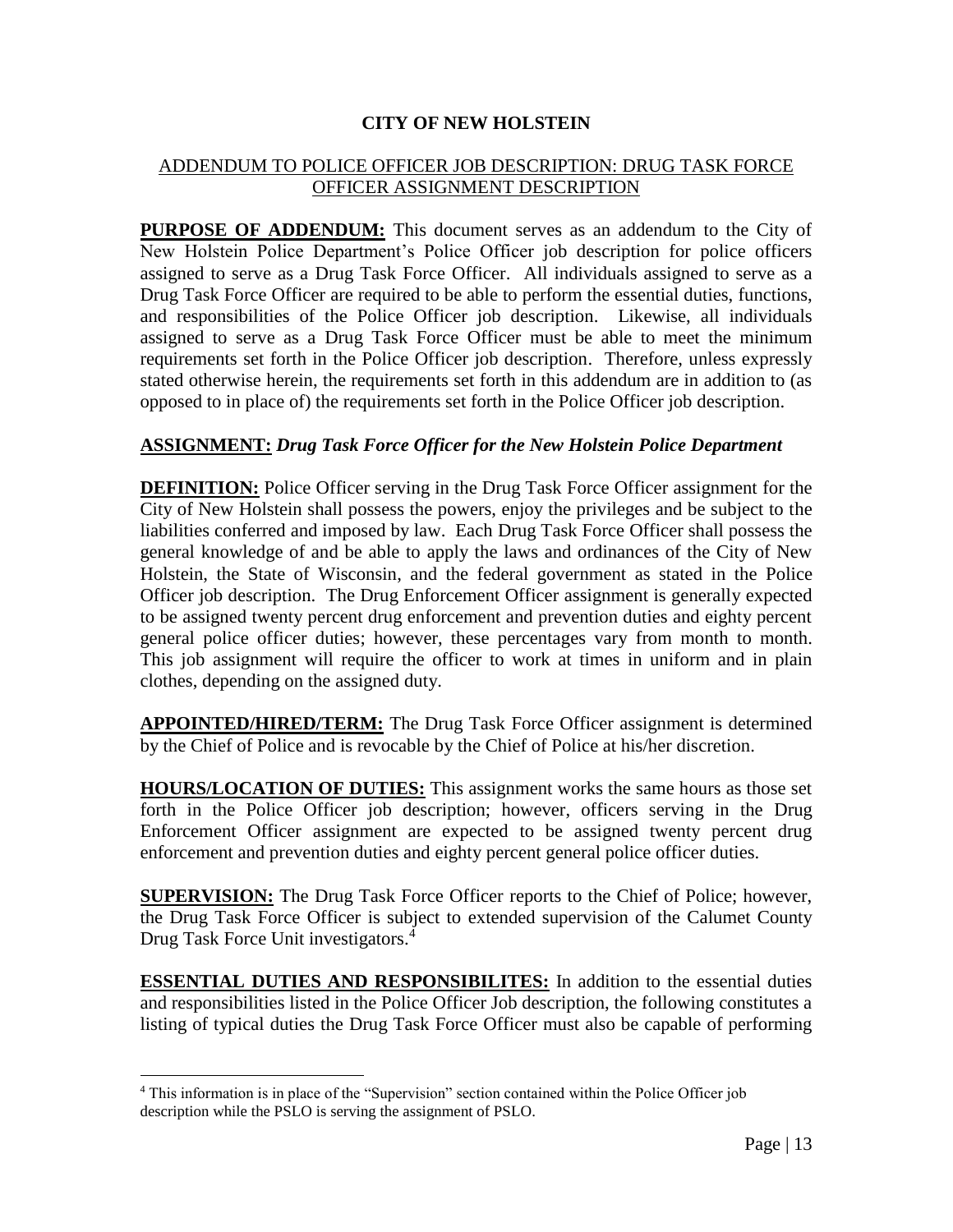satisfactorily. This listing of typical duties is intended to be illustrative only and does not include all the tasks performed within the Drug Task Force Officer assignment:

- A. Responsible for detecting and apprehending those involved in the possession, manufacture or delivery of controlled substances.
- B. Responsible for conducting drug criminal investigations, including the gathering of information required to obtain arrest and/or search warrants specific to drug and other controlled substance related violations.
- C. Responsible for conducting drug criminal investigations, including the gathering of information required to obtain personal record and phone subpoenas specific to drug and other controlled substance related violations.
- D. Responsible for conducting video, visual and audio-recorded clandestine surveillance operations using legal acceptable practices consistent with covert undercover drug investigations and operations.
- E. Responsible for conducting legal searches of vehicles, buildings and people to locate and obtain evidence specific to controlled substance criminal violations.
- F. Responsible for reading and comprehending legal and non-legal documents, including the preparation and processing of documents such as subpoenas for records, subpoenas for phone records, affidavits for search warrants, affidavits for arrest warrants, affidavits for seizure of property, land and vehicles.
- G. Responsible for conducting and handling informant and controlled buy situations in a manner specific to acceptable department policy and procedures.
- H. Responsible for conducting school, business, civic and other drug prevention and education community presentations as assigned.
- I. Responsible for preparing all written documentation, reports, affidavits, subpoenas and warrants in a truthful, accurate, thorough, and complete manner.
- J. Responsible for possessing the knowledge and ability to perform field testing on controlled substances that may be purchased, discovered and/or seized as part of any drug investigation.
- K. Responsible for possessing the knowledge and ability to properly identify, recover, package and send drug related evidence to an acceptable crime lab for proper analysis.
- L. Responsible for preparing for and providing unencumbered, truthful, accurate, and complete court room testimony on drug investigations and arrests.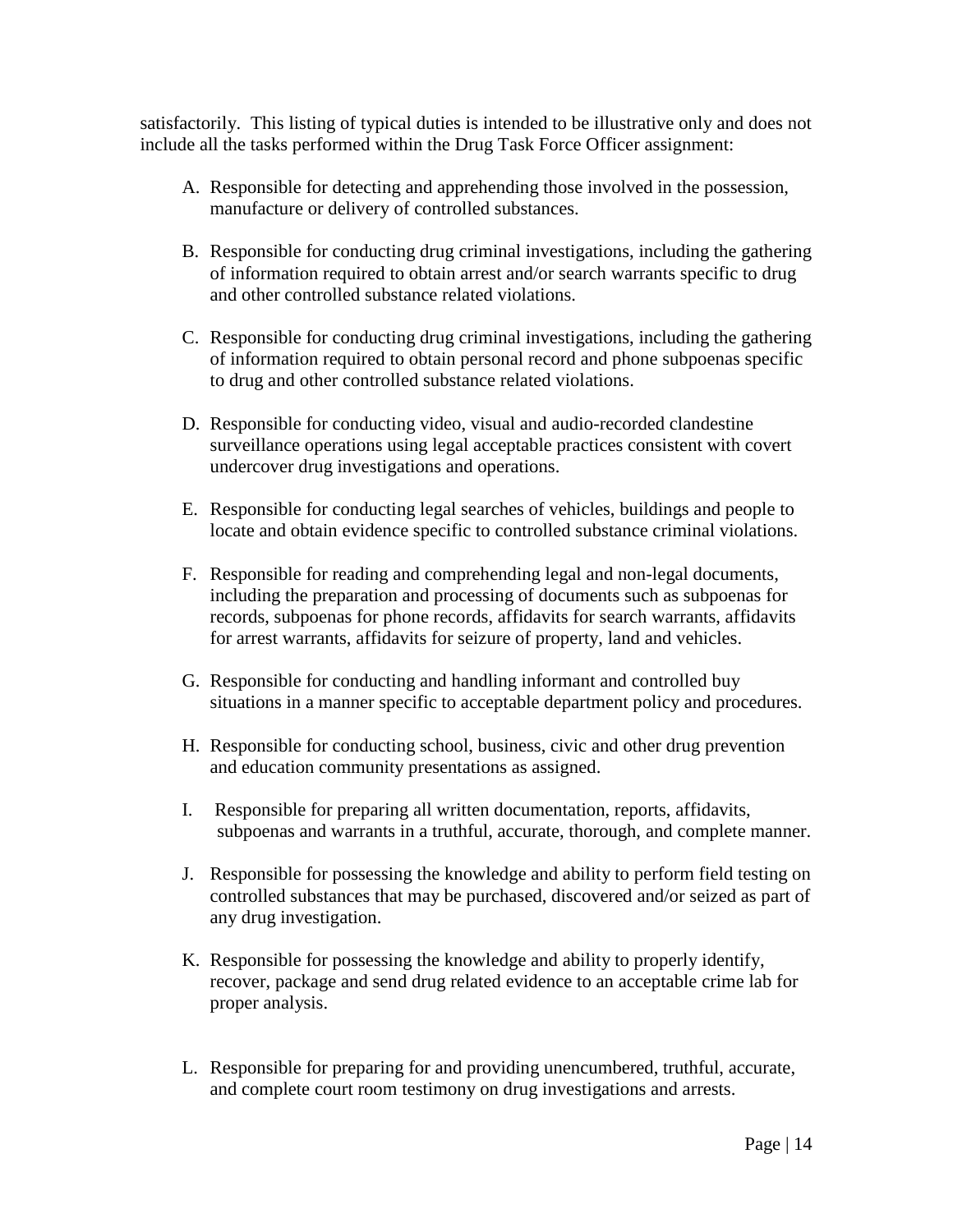**QUALIFICATIONS:** In addition to the qualification requirements set forth in the Police Officer job description, the officer serving in the assignment of Drug Task Force Officer must meet the following requirements:

- A. At least twenty-four hours of basic drug investigation training; and
- B. NARK II field testing certification or the equivalent.

**DISCLAIMER:** The job description has been prepared to assist in evaluating various classes of responsibilities, skills, and work conditions. It indicates the kinds of tasks and levels of work difficulty required of the assignment. It is not intended as complete list of specific duties and responsibilities. Nor is it intended to limit or modify the right of any supervisor to assign, direct, and control the work of employees under supervision. Nothing contained herein is intended or shall be construed to create or constitute a contract and is subject to change by the employer as the needs of the employer and requirements of the job change.

The City of New Holstein is an Equal Opportunity Employer. In compliance with state and federal law, the City will provide reasonable accommodations to qualified individuals with disabilities and encourages both prospective employees and incumbents to discuss potential accommodations with the employer. The work environment characteristics described here are representative of those an employee encounters while performing the essential functions of this job. Reasonable accommodations may be made to enable individuals with disabilities to perform the essential functions.

My signature below is an acknowledgement of my understanding of the purpose of my assignment.

\_\_\_\_\_\_\_\_\_\_\_\_\_\_\_\_\_\_\_\_\_\_\_\_\_\_\_\_\_\_\_\_\_\_\_\_\_\_\_\_\_\_\_\_\_\_\_\_\_\_\_\_\_\_\_\_\_\_\_\_\_\_\_\_\_\_\_\_\_\_\_\_

\_\_\_\_\_\_\_\_\_\_\_\_\_\_\_\_\_\_\_\_\_\_\_\_\_\_\_\_\_\_\_\_\_\_\_\_\_\_\_\_\_\_\_\_\_\_\_\_\_\_\_\_\_\_\_\_\_\_\_\_\_\_\_\_\_\_\_\_\_\_\_\_

| <b>ACKNOWLEDGED: Employee Signature</b> | Date |
|-----------------------------------------|------|
|                                         |      |

\_\_\_\_\_\_\_\_\_\_\_\_\_\_\_\_\_\_\_\_\_\_\_\_\_\_\_\_\_\_\_\_\_\_\_\_\_\_\_\_\_\_\_\_\_\_\_\_\_\_\_\_\_\_\_\_\_\_\_\_\_\_\_\_\_\_\_\_\_\_\_\_ PRINT: Employee Name

ACKNOWLEDGED: Chief of Police Date Date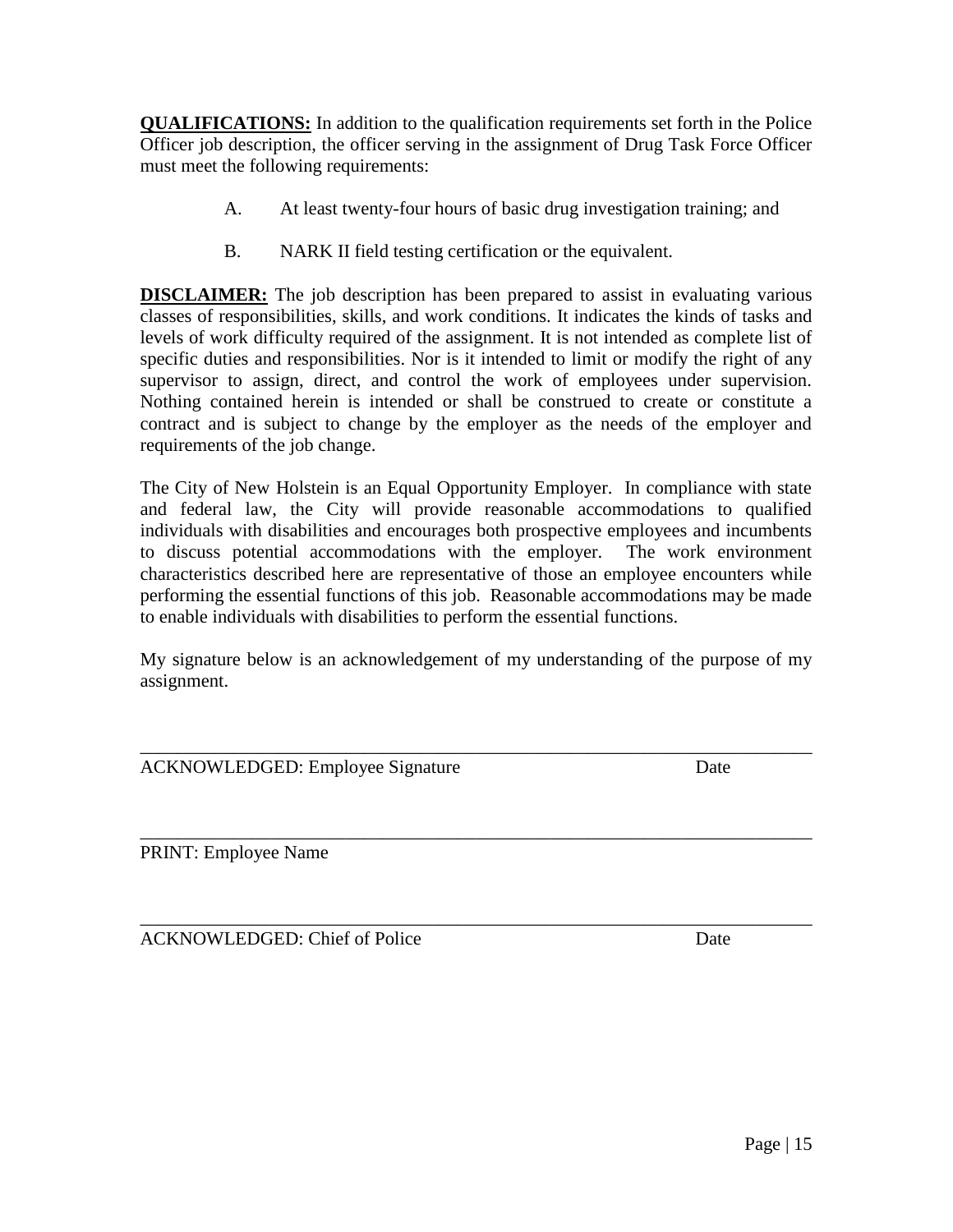#### ADDENDUM TO POLICE OFFICER JOB DESCRIPTION: FIRE INVESTIGATOR ASSIGNMENT DESCRIPTION

**PURPOSE OF ADDENDUM:** This document serves as an addendum to the City of New Holstein Police Department's Police Officer job description for police officers assigned to serve as a Fire Investigator. All individuals assigned to serve as a Fire Investigator are required to be able to perform the essential duties, functions, and responsibilities of the Police Officer job description. Likewise, all individuals assigned to serve as a Fire Investigator must be able to meet the minimum requirements set forth in the Police Officer job description. Therefore, unless expressly stated otherwise herein, the requirements set forth in this addendum are in addition to (as opposed to in place of) the requirements set forth in the Police Officer job description.

#### **ASSIGNMENT:** *Fire Investigator for the New Holstein Police Department*

**DEFINITION:** Police Officer serving in the Fire Investigator assignment for the City of New Holstein shall possess the powers, enjoy the privileges and be subject to the liabilities conferred and imposed by law. Each Fire Investigator shall possess the general knowledge of and be able to apply the laws and ordinances of the City of New Holstein, the State of Wisconsin, and the federal government as stated in the Police Officer job description. The Fire Investigator assignment is generally expected to be assigned fire inspection duties on an as needed basis.

**APPOINTED/HIRED/TERM:** The Fire Investigator assignment is determined by the Chief of Police and is revocable by the Chief of Police at his/her discretion.

**HOURS/LOCATION OF DUTIES:** This assignment works the same hours as those set forth in the Police Officer job description; however, officers serving in the Fire Investigator assignment are expected to be assigned fire inspection duties on an as needed basis.

**SUPERVISION:** The Fire Investigator reports to the Chief of Police.

**ESSENTIAL DUTIES AND RESPONSIBILITES:** In addition to the essential duties and responsibilities listed in the Police Officer Job description, the following constitutes a listing of typical duties the Fire Investigator must also be capable of performing satisfactorily. This listing of typical duties is intended to be illustrative only and does not include all the tasks performed within the Fire Investigator assignment:

- A. Examine fire sites and collect evidence such as glass, metal fragments, charred wood, and accelerant residue for use in determining the cause of a fire.
- B. Examine debris to obtain information about causes of fires.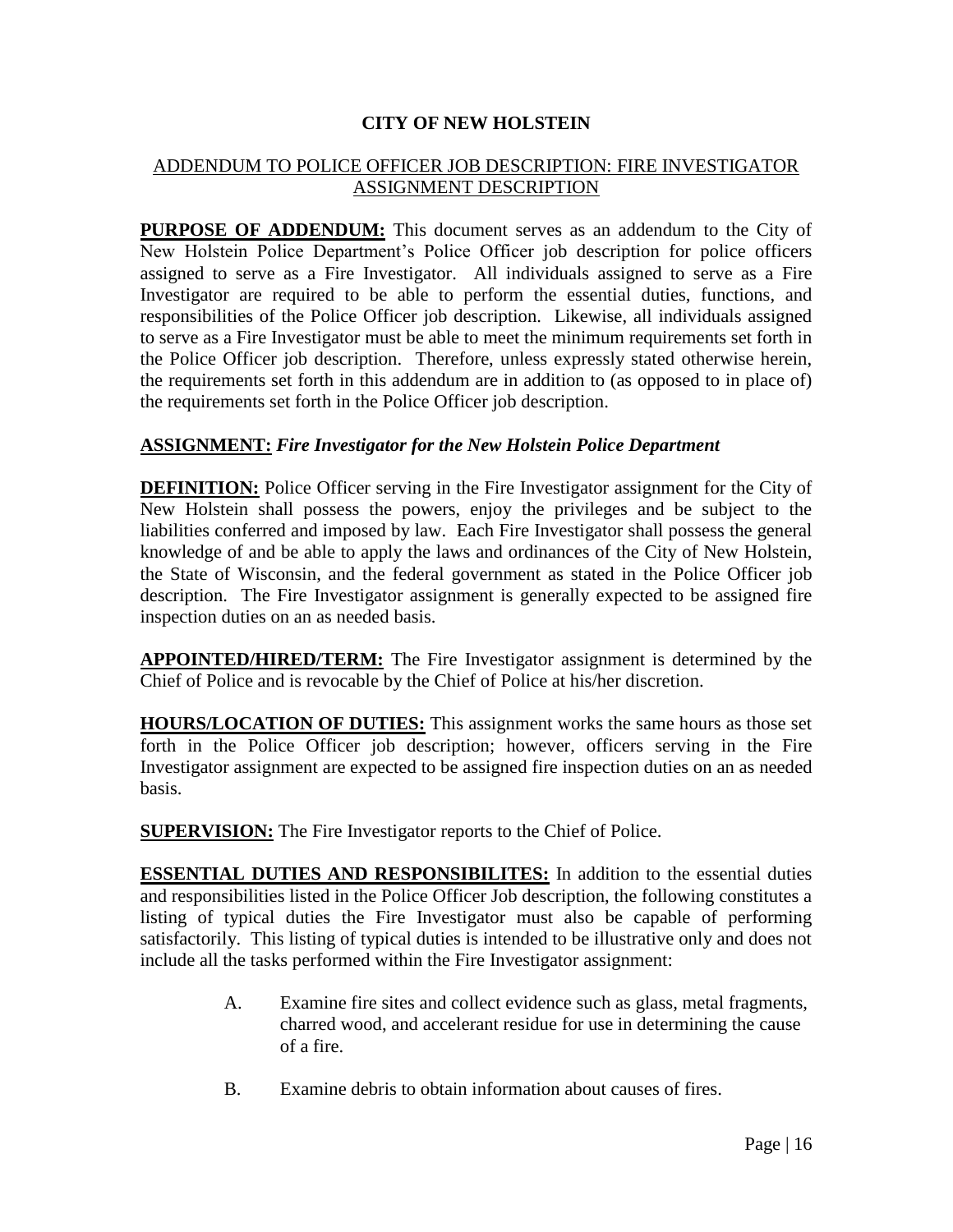- C. Photograph damage and evidence related to causes of fires or explosions to document investigation findings.
- D. Thoroughly, accurately, and completely record crime or accident scene evidence with video or still cameras.
- E. Analyze crime scene evidence and other information to determine probable cause of fire or explosion and any violations of local, state, or federal laws or regulations.
- F. Package collected pieces of evidence in securely closed containers, such as bags, crates, or boxes, to protect them.
- G. Process forensic or legal evidence in accordance with Department procedures.
- H. Credibly, truthfully, accurately, and without impediment testify in court cases involving fires, suspected arson, and false alarms.
- I. Credibly, truthfully, accurately, and without impediment testify at legal or legislative proceedings.
- J. Thoroughly, completely, and accurately prepare and maintain reports of investigation results, and records of convicted arsonists and arson suspects.
- K. Thoroughly, completely, and accurately record information about suspects or criminals.
- L. Thoroughly, completely, and accurately prepare investigation or incident reports.
- M. Subpoena and interview witnesses, property owners, and building occupants to obtain information and sworn testimony.
- N. Interview people to gather information about criminal activities.
- O. Coordinate efforts and maintain effective working relationships with other organizations, such as law enforcement agencies.
- P. Collaborate and maintain professional working relationships with law enforcement or security agencies to respond to incidents.
- Q. Swear out warrants, and arrest and process suspected arsonists.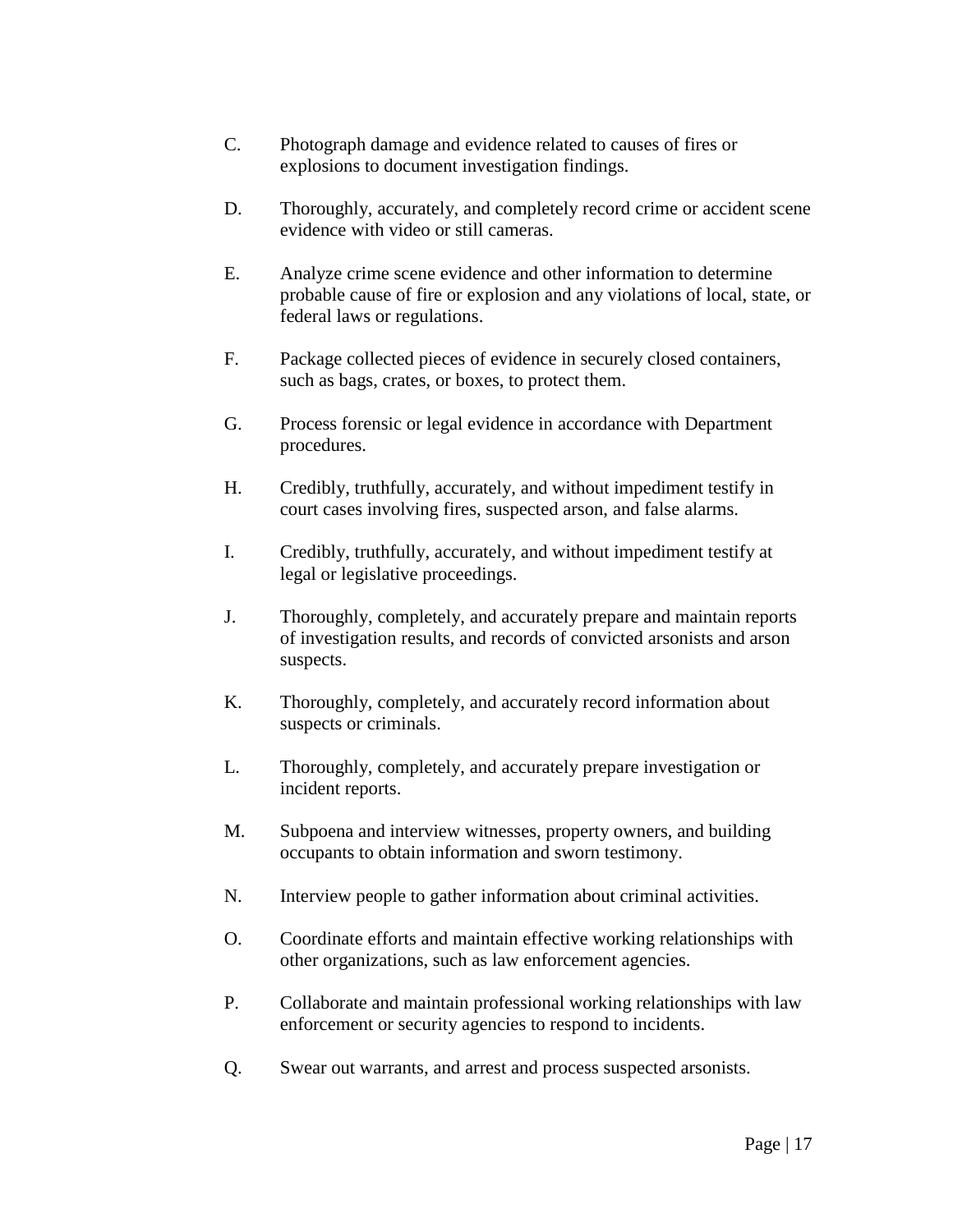- R. Apprehend criminal suspects.
- S. Test sites and materials to establish facts, such as burn patterns and flash points of materials, using test equipment.
- T. Examine debris to obtain information about causes of fires.
- U. Instruct children about the dangers of fire.
- V. Educate the public about fire safety or prevention.
- W. Dust evidence or portions of fire scenes for latent fingerprints.
- X. Examine crime scenes to obtain evidence.
- Y. Conduct internal investigation to determine negligence and violation of laws and regulations by fire department employees.
- Z. Investigate crimes committed within organizations.

**QUALIFICATIONS:** In addition to the qualification requirements set forth in the Police Officer job description, the officer serving in the assignment of Fire Investigator must meet the following requirements:

- A. Possess and maintain status as a full-time sworn law enforcement officer;
- B. Successful completion of probationary period as a full-time sworn law enforcement officer;
- C. Minimum of three (3) years' experience as a full-time sworn law enforcement officer;
- D. Possession of Evidence Technician Certification preferred but not required.
- E. Possession of Evidence Photography Training preferred but not required.
- F. Successful completion of Basic Fire Investigator training, which may occur after selection to this assignment.

**DISCLAIMER:** The job description has been prepared to assist in evaluating various classes of responsibilities, skills, and work conditions. It indicates the kinds of tasks and levels of work difficulty required of the assignment. It is not intended as complete list of specific duties and responsibilities. Nor is it intended to limit or modify the right of any